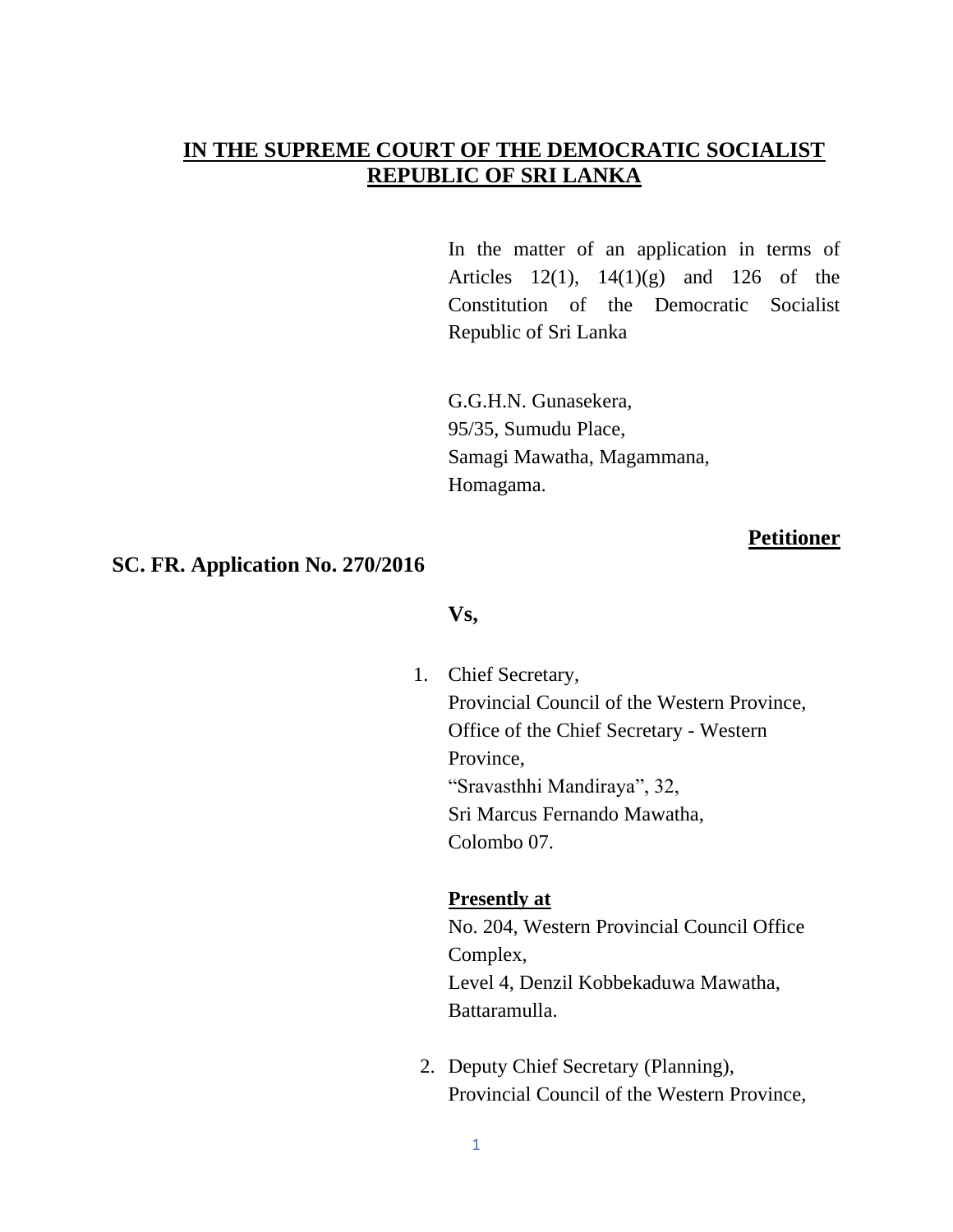Office of the Chief Secretary - Western Province, "Sravasthhi Mandiraya", 32, Sri Marcus Fernando Mawatha, Colombo 07.

## **Presently at**

No. 204, Western Provincial Council Office Complex, Level 4, Denzil Kobbekaduwa Mawatha, Battaramulla.

3. Director (Planning), Provincial Council of the Western Province, Office of the Chief Secretary - Western Province, "Sravasthhi Mandiraya", 32, Sri Marcus Fernando Mawatha, Colombo 07.

#### **Presently at**

No. 204, Western Provincial Council Office Complex, Level 4, Denzil Kobbekaduwa Mawatha, Battaramulla.

4. Deputy Chief Secretary (Administration), Provincial Council of the Western Province, Office of the Chief Secretary - Western Province, "Sravasthhi Mandiraya", 32, Sri Marcus Fernando Mawatha, Colombo 07.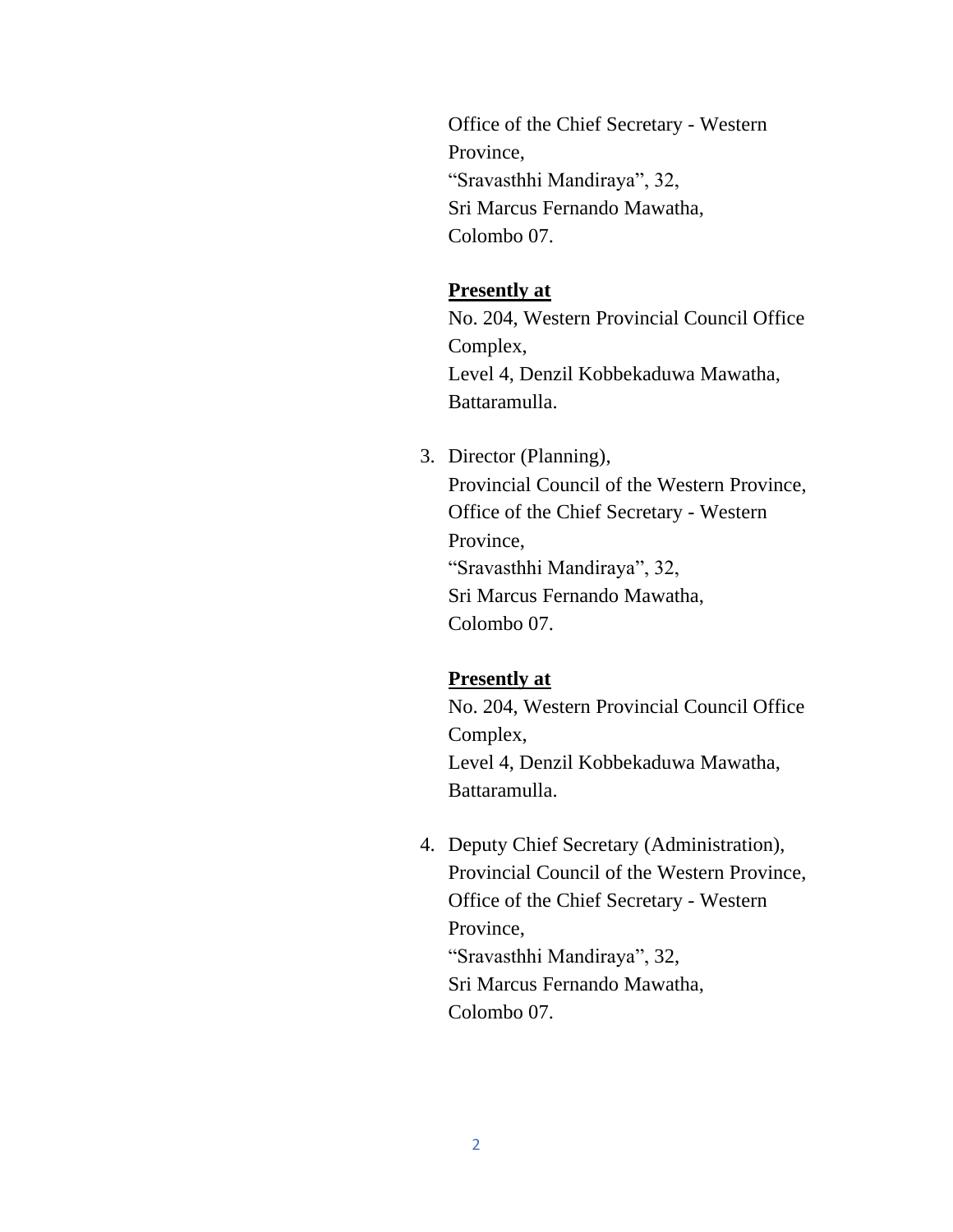#### **Presently at**

No. 204, Western Provincial Council Office Complex, Level 4, Denzil Kobbekaduwa Mawatha, Battaramulla.

- 5. Hon. Ranjith Maddumabandara, Minister of Public Administration and Management, Ministry of Public Administration and Management, Independent Square, Colombo 07.
- 5A. Hon. Ranjith Maddumabandara, Minister of Public Administration, Disaster Management and Rural Economic Affairs, Ministry of Public Administration, Disaster Management and Livestock Development, Independent Square, Colombo 07.
- 5B. Hon. Janaka Bandara Thennakoon, Minister of Public Administration, Home Affairs, Provincial Councils and Local Government, Ministry of Public Administration, Home Affairs, Provincial Councils and Local Government, Independent Square, Colombo 07.
- 5C. Hon. Janaka Bandara Thennakoon, Minister of Public Service, Provincial Councils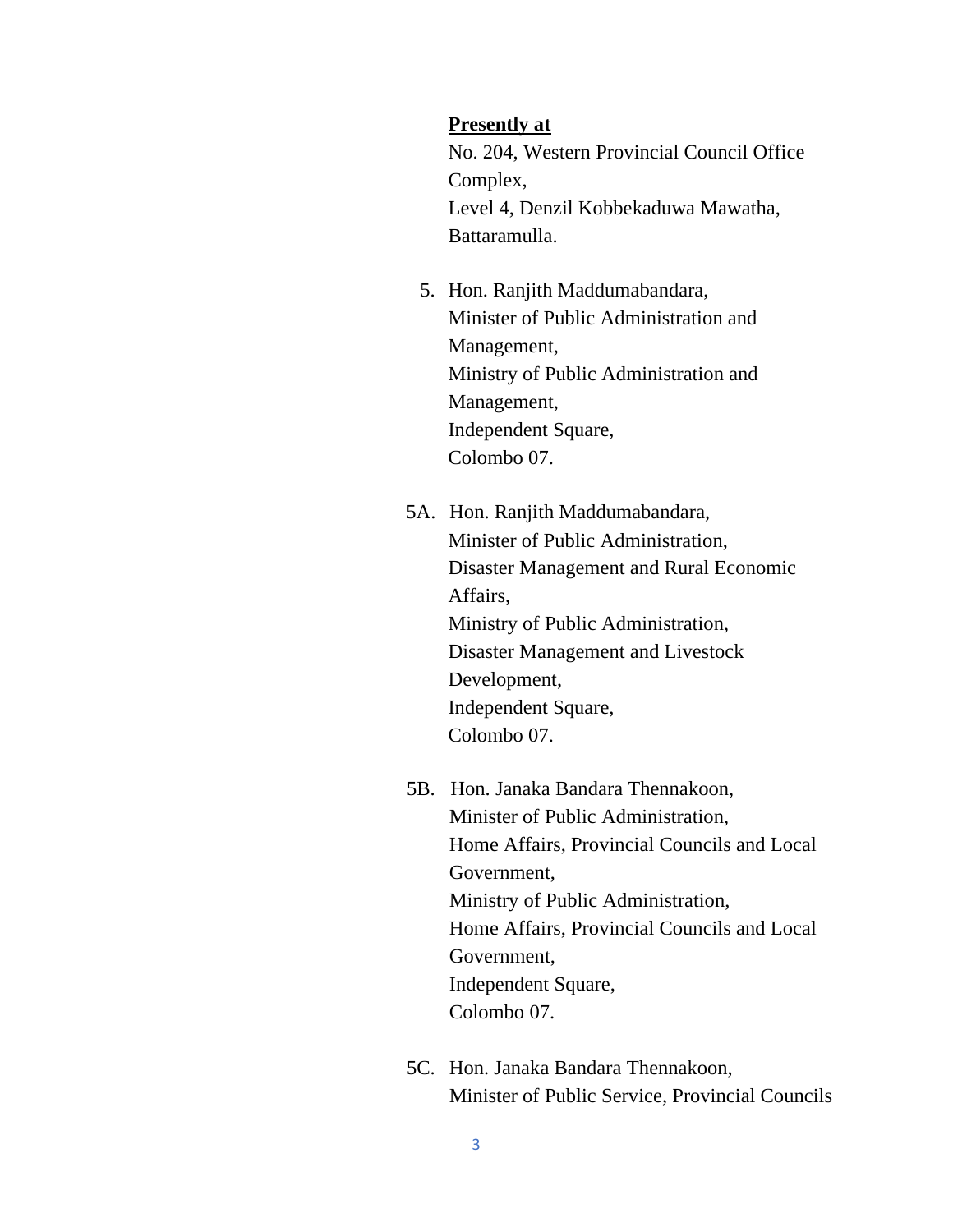and Local Government, Ministry of Public Service, Provincial Councils and Local Government, Independent Square, Colombo 07.

- 6. Secretary, Ministry of Public Administration and Management, Independent Square, Colombo 07.
- 6A. Secretary, Ministry of Public Administration, Disaster Management and Livestock Development, Independent Square, Colombo 07.
- 6B. Secretary, Ministry of Public Administration, Home Affairs, Provincial Councils and Local Government, Independent Square, Colombo 07.
- 6C. Secretary, Ministry of Public Service, Provincial Councils and Local Government, Independent Square, Colombo 07.
	- 7. Hon. Attorney General, Attorney General's Department, Colombo 12.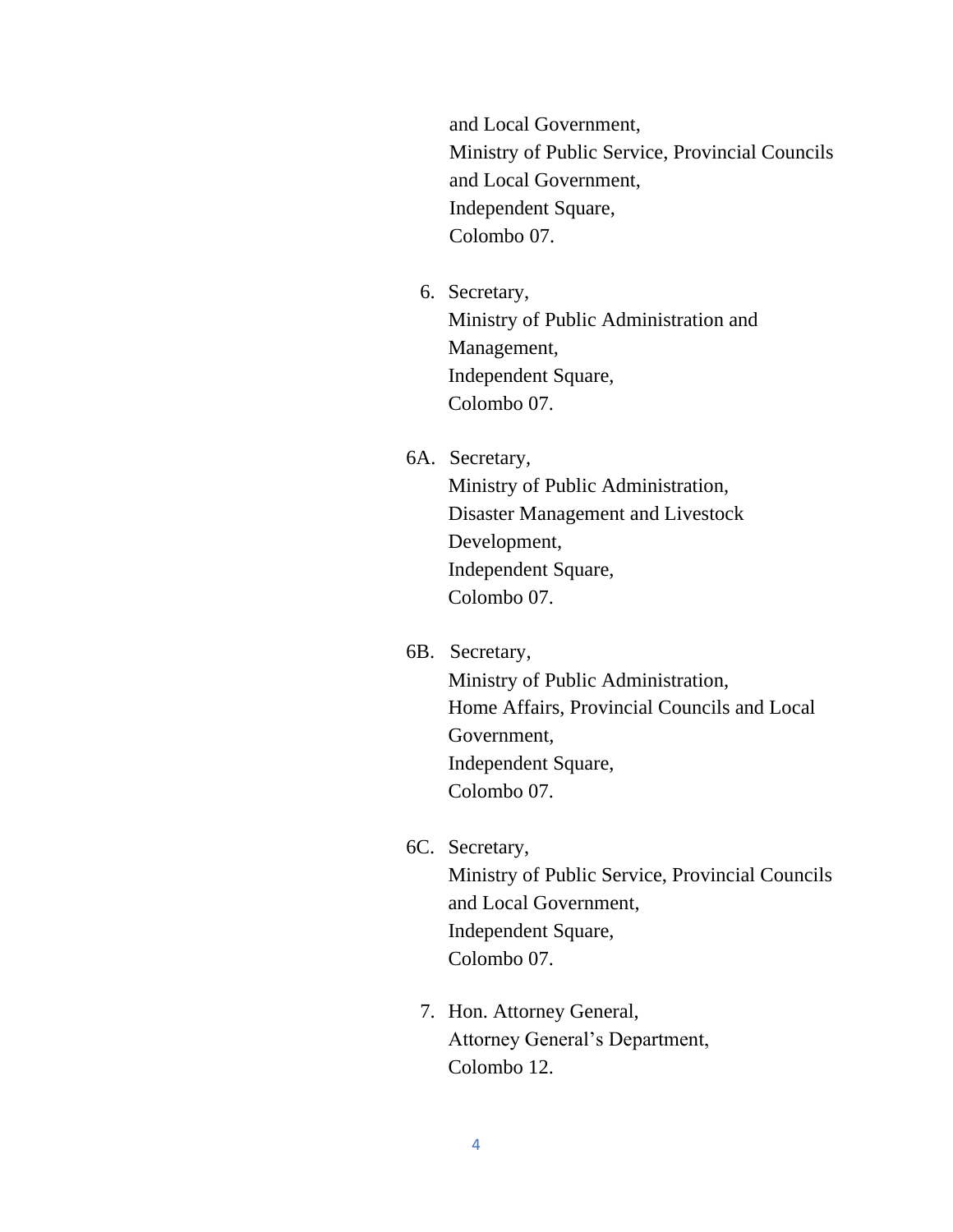8. The Governor, Western Province, 5<sup>th</sup> Floor, 109, Galle Road, Colombo 03.

# **Presently at**

No. 204, Western Provincial Council Office Complex, Level 10, Denzil Kobbekaduwa Mawatha, Battaramulla.

# **Respondents**

| <b>Before:</b> | <b>Justice P. Padman Surasena</b>     |
|----------------|---------------------------------------|
|                | Justice E.A.G.R. Amarasekara          |
|                | <b>Justice A.L. Shiran Gooneratne</b> |

**Counsel:** Dr. Jayatissa de Costa, PC, with Wijeratne Hewage and Chanuka Ekanayake **for the Petitioner.**

> Uditha Egalahewa, PC, with Damitha Karunarathna, Arunodha Jayawardena **for the 1st to 4 th and 8th Respondents.**

Rajitha Perera, SSC **for the Hon. Attorney General.** 

**Argued on:** 17/02/2021

**Decided on: 28/10/2021**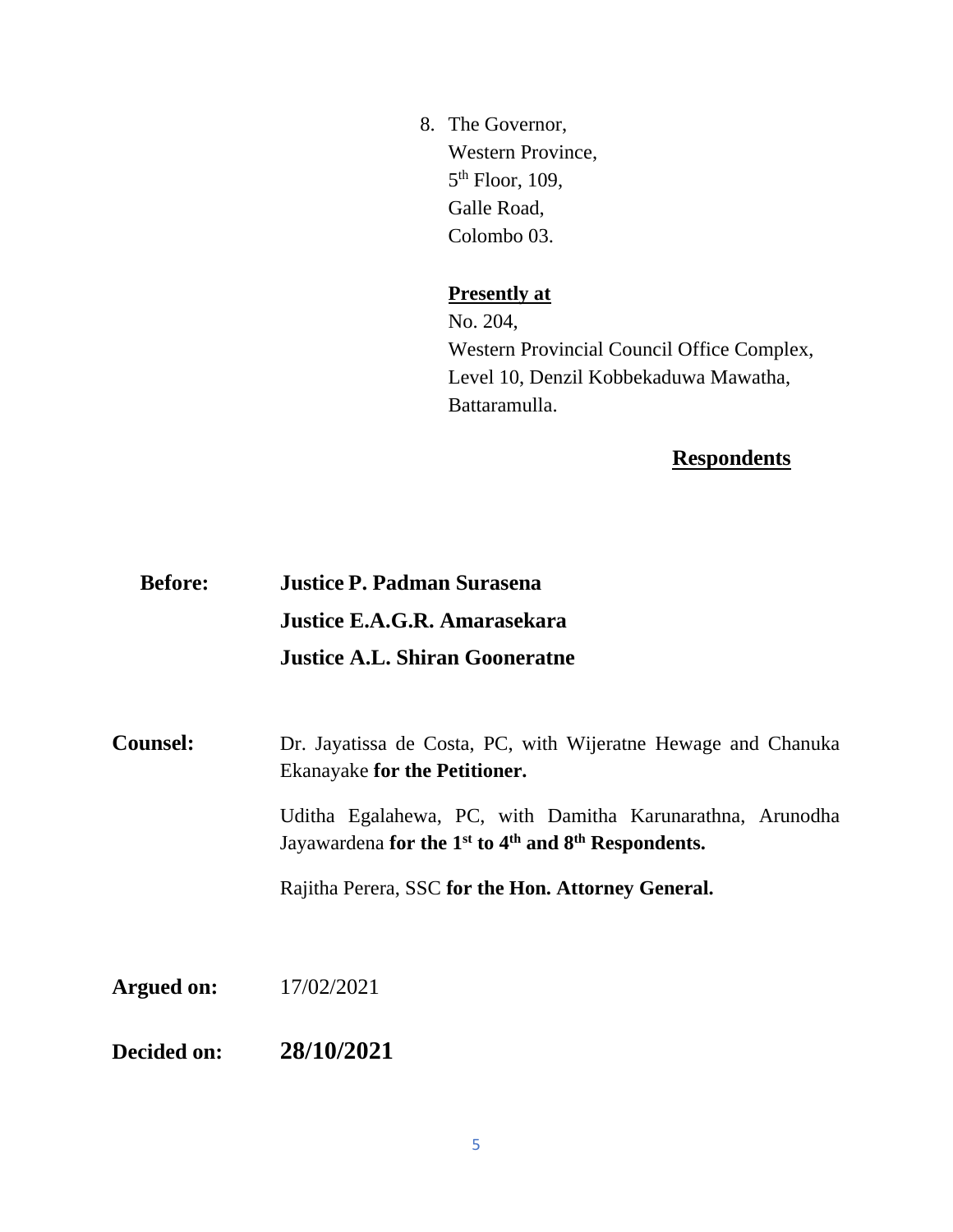## **A.L. Shiran Gooneratne J.**

The Petitioner was working in the Chief Secretary's office under the Director (Planning) and the Deputy Chief Secretary, (Planning) of the Western Provincial Council. In the Amended Petition dated 01/10/2016, the Petitioner claims that he was released from the Western Provincial Council and assigned duties in the Ministry of Primary Industries by the Ministry of Finance and Planning by its impugned decision as reflected in document marked P11, which the Petitioner claims was in violation of his fundamental rights guaranteed under Article  $12(1)$  and  $14(1)(g)$  of the Constitution. Leave to proceed was granted on 15/11/2017, on the alleged infringement of Article 12(1) of the Constitution.

The facts of the case as established by the pleadings and the documents therein are set out as follows.

The Petitioner was appointed to Grade II class II in the Planning Service and was posted to the Provincial Council of the Western Province with effect from 22/06/2009. The Petitioner states that due to his unblemished service record he became popular among the members of the Provincial Council, which prompted some of his colleagues to show displeasure towards him. Such acrimonious behavior towards the Petitioner had prevented him from performing his lawful functions and duties in the Planning Department.

By letter dated 24/09/2013, marked R5, fellow officers at the Planning Department had informed the Deputy Chief Secretary (Planning) and the Chief Secretary, that due to the unsatisfactory working relationship with the Petitioner, they find it impossible to carry out their duties. Letters written to the 1<sup>st</sup> Respondent by several management assistants had requested that the Petitioner be transferred from his post. According to letter dated 14/07/2014 marked R6, and 14/07/2014 marked R8, fellow officers have alleged that working with the Petitioner has become an impossibility due to arduous accusations and unwarranted interference by the Petitioner with their work.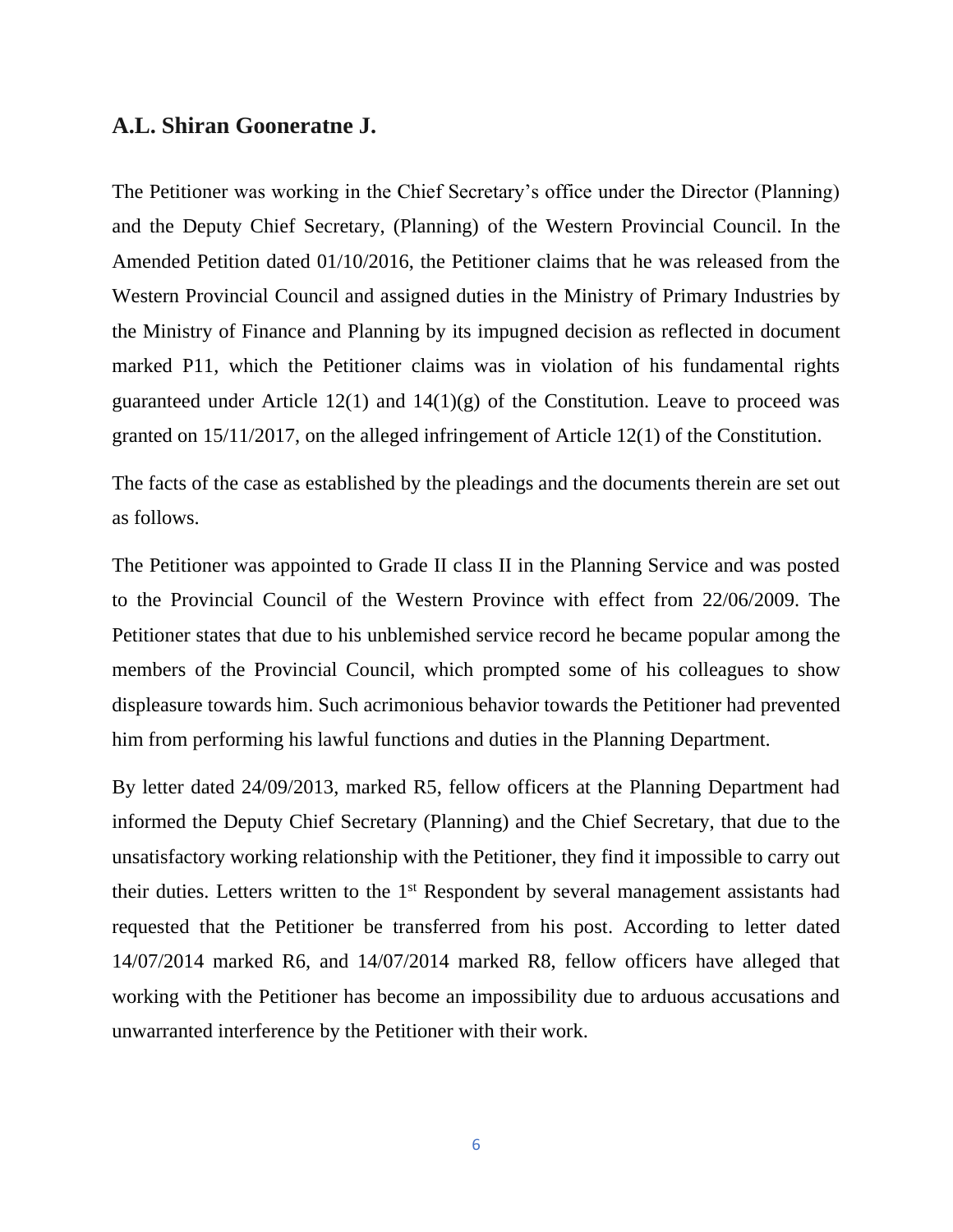The 1<sup>st</sup> Respondent contends that due to the conduct of the Petitioner, severe hardship and inconvenience was caused to the Audit branch and its co-workers. Therefore, he requested that the Petitioner be transferred out of the said branch. (Documents marked R12, R13 and R14). Due to the unsatisfactory working relationship with other officers, the  $1<sup>st</sup>$  Respondent by letter dated 29/09/2014 marked R14, has written to the Secretary of the Ministry of Finance and Planning that the Petitioner be released from service from the Western Provincial Council.

However, at the request of the Petitioner, a committee was appointed to look into the administrative issues faced by the Planning Department. Accordingly, the Director of Internal Audit conducted an inquiry into this matter and by letter dated 05/11/2014, marked R13, recommended that the Petitioner be given a service transfer or a release from the Provincial Council.

In the circumstances, the Petitioner filed a fundamental rights application bearing No. SC/FR/70/2015 allegedly, to safeguard his rights to engage in lawful occupation and to discharge his duties. However, this application was withdrawn by the Petitioner.

Thereafter, by letter dated 07/06/2016, the Petitioner was summoned by the 4<sup>th</sup> Respondent (Deputy Chief Secretary (Administration)) for an inquiry relating to alleged disputes arising over employee duties in the Planning Division. The Inquiry was scheduled for 08/06/2016, at 10.30 a.m. The Petitioner states that he did not appear before the Committee of Inquiry on the said date due to the Planning Division not receiving the letter scheduling the inquiry on time. However, the inquiry had proceeded in the absence of the Petitioner which the Petitioner claims to be a denial of his right to defend. Thereafter, by the impugned letter dated 04/08/2016 marked P11, the Petitioner was released from the Western Provincial Council and was required to report to the Ministry of Public Administration and Management.

The Petitioner submits that in the absence of a request from the  $5<sup>th</sup>$  and  $6<sup>th</sup>$  Respondents to obtain the services of the Petitioner, the 1st Respondent's decision to transfer the Petitioner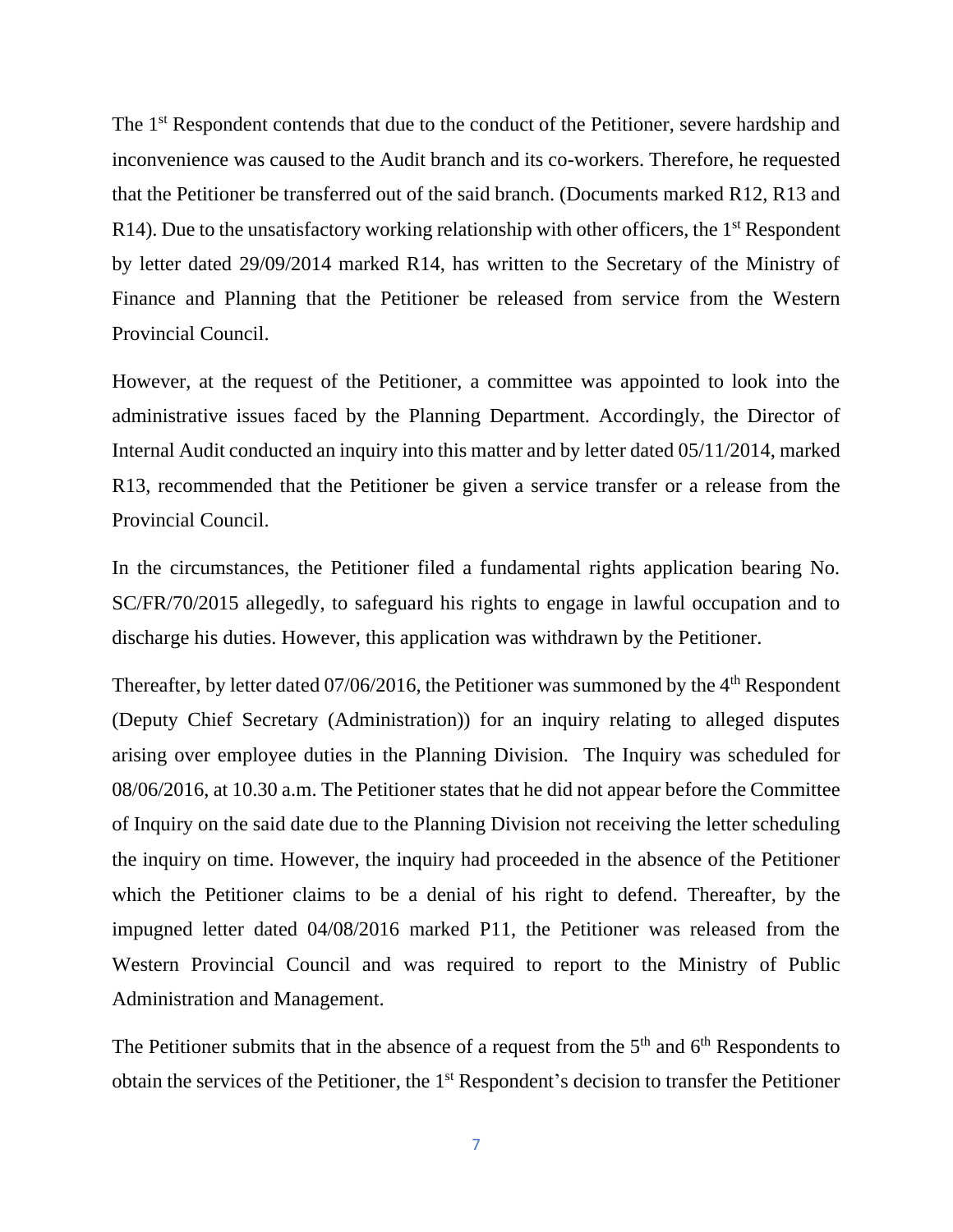from the Western Provincial Council to the Ministry of Public Administration and Management constitutes illegal, arbitrary and mala-fide actions which violates the fundamental rights guaranteed by Article 12(1) of the Constitution.

The Petitioner prayed, *inter-alia*, to quash the decision of the Respondents contained in the impugned document marked P11, which released the Petitioner from the service of the Western Province Provincial Council.

The claim, as set out in the Petition is based on the following contentions, that;

- a) in the absence of lawful representation by the Petitioner, the decision of the Commission of Inquiry held on 08/06/2016, to transfer the Petitioner from the Western Provincial Council to the Ministry of Planning and Management on the basis of service requirement, is illegal and ultra vires.
- b) in the absence of a request from the  $5<sup>th</sup>$  and  $6<sup>th</sup>$  Respondents to have the Petitioner released on service requirement, the 1<sup>st</sup> Respondent had no authority to fill in service requirements of an institution other than the Provincial Council of the Western Province and as such the decision to transfer the Petitioner from the Western Provincial Council is ultra vires, illegal and unjustifiable.

Article 12 (1) of the Constitution deals with the right to equality which states that:

*"All persons are equal before the law and are entitled to the equal protection of the law"* 

In *Ramuppillai Vs. Festus Perera, Minister of Public Administration, Provincial Councils and Home Affairs and Others*, Fernando J. held:

*"that the term 'the law' contained in Article 12(1) relates not only to the 'law' as it is conventionally understood and interpreted, it would include both subordinate legislation and executive action. Thus, for the purpose of Article 12, schemes of recruitment, promotion and appointment would come within the scope of the term 'the law'*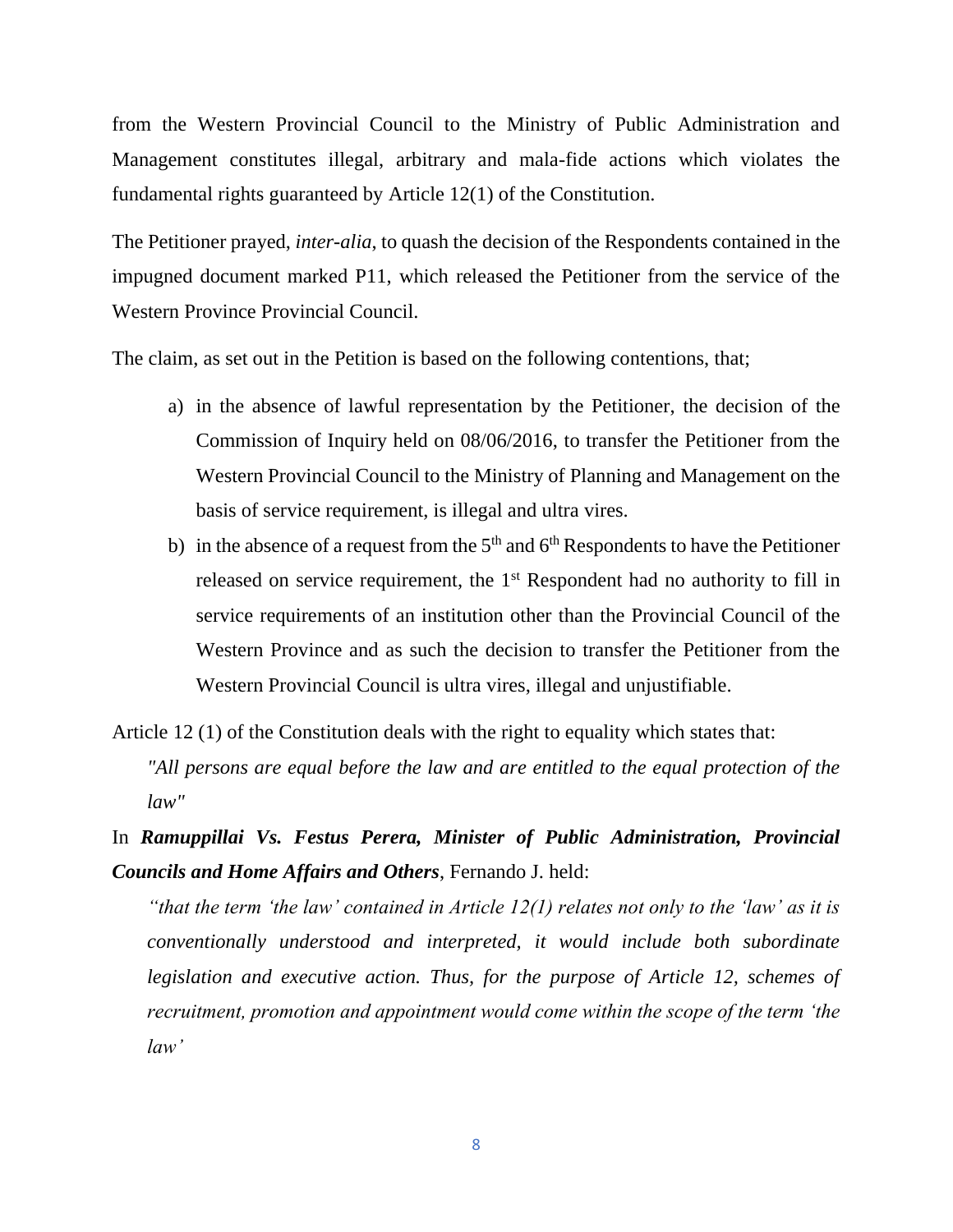The Secretary to the Ministry of Public Administration and Management by letter dated 19/11/2016, marked R3, released the Petitioner from the Western Province Public Service to the Ministry of Primary Industries. In this application the Petitioner has challenged his release from the Western Province Public Service as reflected in the impugned document marked P11, however the Petitioner has not challenged the decision to report to work at the new service station i.e., Ministry of Primary Industries as reflected in document marked R3. On the said premise, the learned President's Counsel appearing for the 1<sup>st</sup> to 4<sup>th</sup> and 8<sup>th</sup> Respondents raised a preliminary objection to this application stating that,

*"The application of the Petitioner is now academic and the relief prayed for by the Petitioner cannot be granted by this court".*

Since the questions of law posed by the Petitioner would substantially answer the issue of futility, I will now turn to the merits of this application.

According to Paragraph 12 of the Amended Petition, the Petitioner received a letter dated 07/06/2016, (Notice of Inquiry marked P10) from the Deputy Chief Secretary, (Administration) summoning him for an inquiry relating to the alleged disputes over duties of the employees in the Planning Division.

The Petitioner claims that it was not practically possible for him to appear before the Committee of Inquiry on short notice, which the Petitioner claims to be a deliberate act on the part of the 1st Respondent to keep him away from the inquiry. By letter dated 08/06/2016 marked, 2P9, the Petitioner has sought for further time to participate in the inquiry on the basis that he received the said notice on 08/06/2016, at 11.10 a.m. The hand written entry of the figures 11.10 a.m. indicating the time acknowledging receipt of notice by the Planning Division is disputed by the 1<sup>st</sup> Respondent.

The 1<sup>st</sup> Respondent's position is that the hand written date stamp entry, 11.10 a.m. appearing in the Notice of Inquiry was placed fraudulently by the Petitioner to deliberately avoid the inquiry.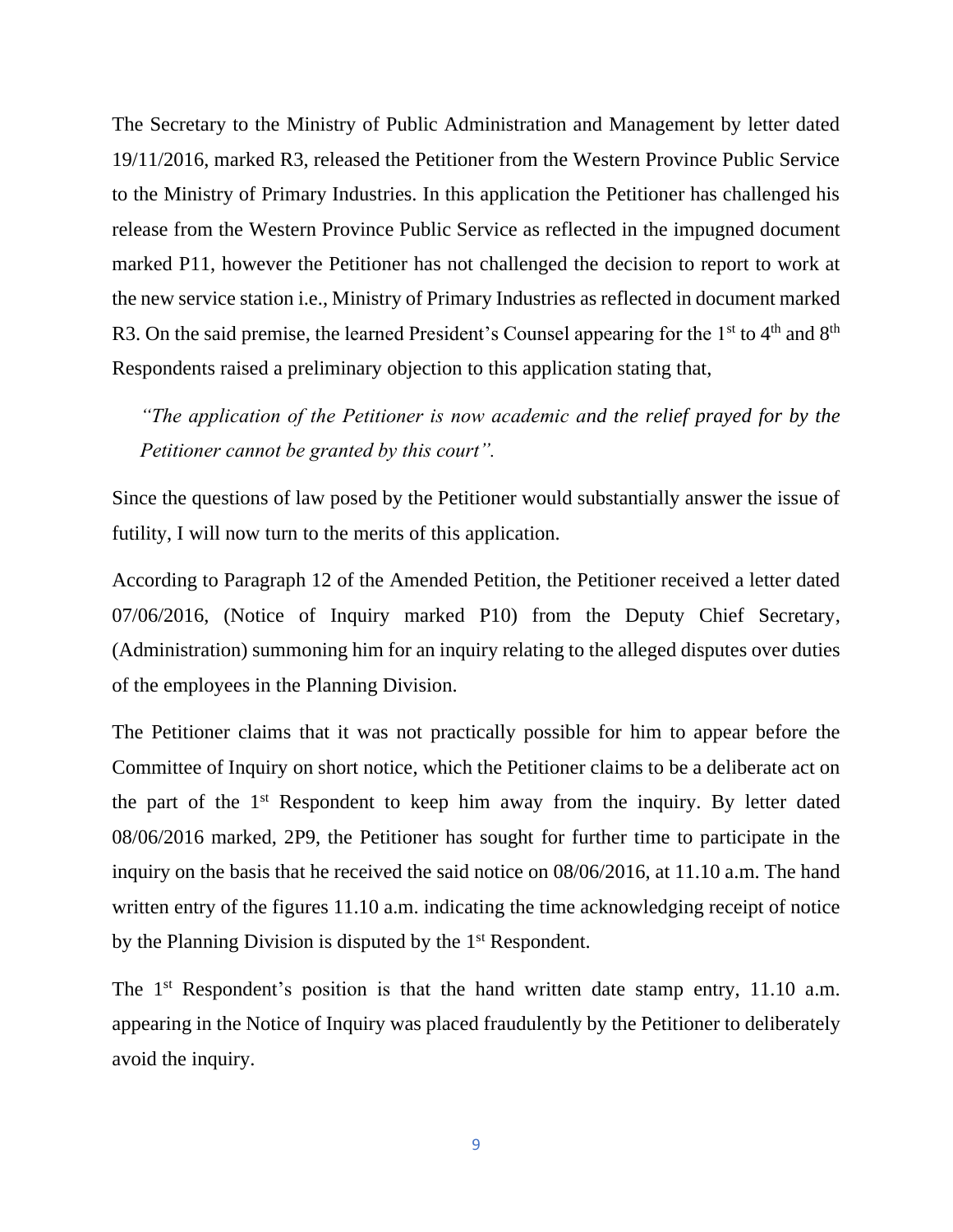The 1<sup>st</sup> Respondent contends that the inquiry was carried out 20 meters away from the Petitioner's own division and therefore, the Petitioner had no difficulty in attending the inquiry on the given date. It is further contended that the letter marked 'P10' was delivered in the morning of 08/06/2016, to the Petitioner to grant the Petitioner sufficient time to participate in the inquiry and was not delivered at 11.10 a.m. as alleged by the Petitioner and deny any *mala fides* on their part.

Based on the report submitted by the Inquiry Committee, it is observed that on the date of inquiry, the Petitioner was not found in the workplace or could not be contacted by telephone. However. the attendance summary which is marked R21, indicates that on 08/06/2016, the Petitioner was present at the workplace between 9.11 a.m. and 4.21 p.m. The 1<sup>st</sup> Respondent contends that the Petitioner was requested to make a statement but refused stating that he had not received any written request to do so. However, having given a written request, the Petitioner failed to provide a statement.

According to the findings of the Committee of Inquiry, the Petitioner was given sufficient time and opportunity to be heard but has deliberately refrained from participating at the inquiry. By letter dated 04/08/2016, the Petitioner was released from the Western Provincial Council to report to the Ministry of Public Administration and Management on grounds of exigencies of service.

Responding to the complaints brought against him by his fellow officers, that it has become impossible to work with the Petitioner, as more fully set out in documents marked R15, R16, to R18, the Petitioner states that most of the officers who complain are Management Assistants and officers who have not worked under him or who are not competent to comment on his duties and accordingly has denied all allegations leveled against him.

The Petitioner strongly alleges that due to his continuous revelations of fraudulent and dishonest transactions of the officers attached to the Provincial Council, the superior officers of the Planning Division were desperate to get rid of him and therefore maliciously engineered his release. The Petitioner states that there was no dispute between himself and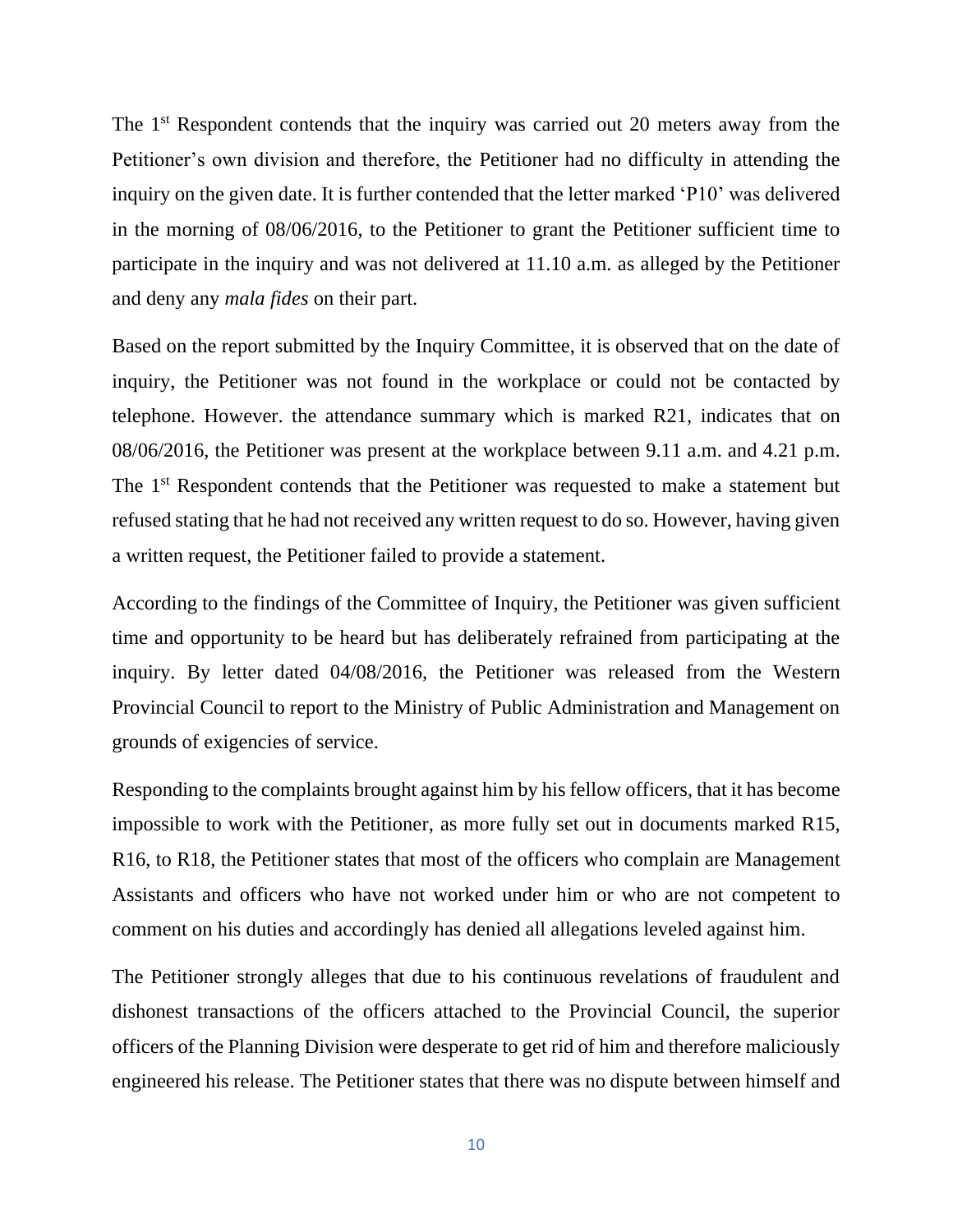fellow officers in his department and denies that he requested a committee to be appointed to look into the problems faced by him and fellow officers. However, the Petitioner states that he was aware that a Committee of Inquiry was scheduled to inquire into allegations brought against him. The said Committee was appointed by the 1<sup>st</sup> Respondent to look into the problems in the Planning Division.

In *Tennakoon, Assistant Superintendent of Police Vs. T.P.F. De Silva, Inspector General of Police and others, (1997) 1 SLR 16 at page 34, Fernando J.* delivering a majority judgement on the Petitioners rights under Article 12(1), observed that:

*"A working relationship is that which exists between superior and subordinate, or colleague and colleague, in one workplace; or even between two persons in different departments, institutions or services, when the public interest requires that they work together".* 

In the given circumstances, the decision to appoint a committee to look into the unsatisfactory relationship between the Petitioner and fellow officers, in my view, was best in the public interest.

In defining a working relationship in the public interest, in *Tennakoon, Assistant Superintendent of Police Vs. T.P.F. De Silva, Inspector General of Police and others, (1997) 1 SLR 16 (supra)* Fernando J. observed;

*"Let me assume, however, such a working relationship was required, in the public interest. A bare assertion that it was unsatisfactory is not enough. The court must ascertain whether there were grounds for that opinion, and, if there were, it must examine those grounds; upon such an examination the court is not entitled to substitute its own opinion, simply because it disagrees with the 1st Respondent; and it can only intervene if that opinion is found to be arbitrary, capricious, unreasonable or discriminatory (or otherwise violative of fundamental rights)"*

Deliberately or otherwise, the Petitioner did not participate at the Committee of Inquiry specially appointed to look into the grievances of the officers. If time constraints were to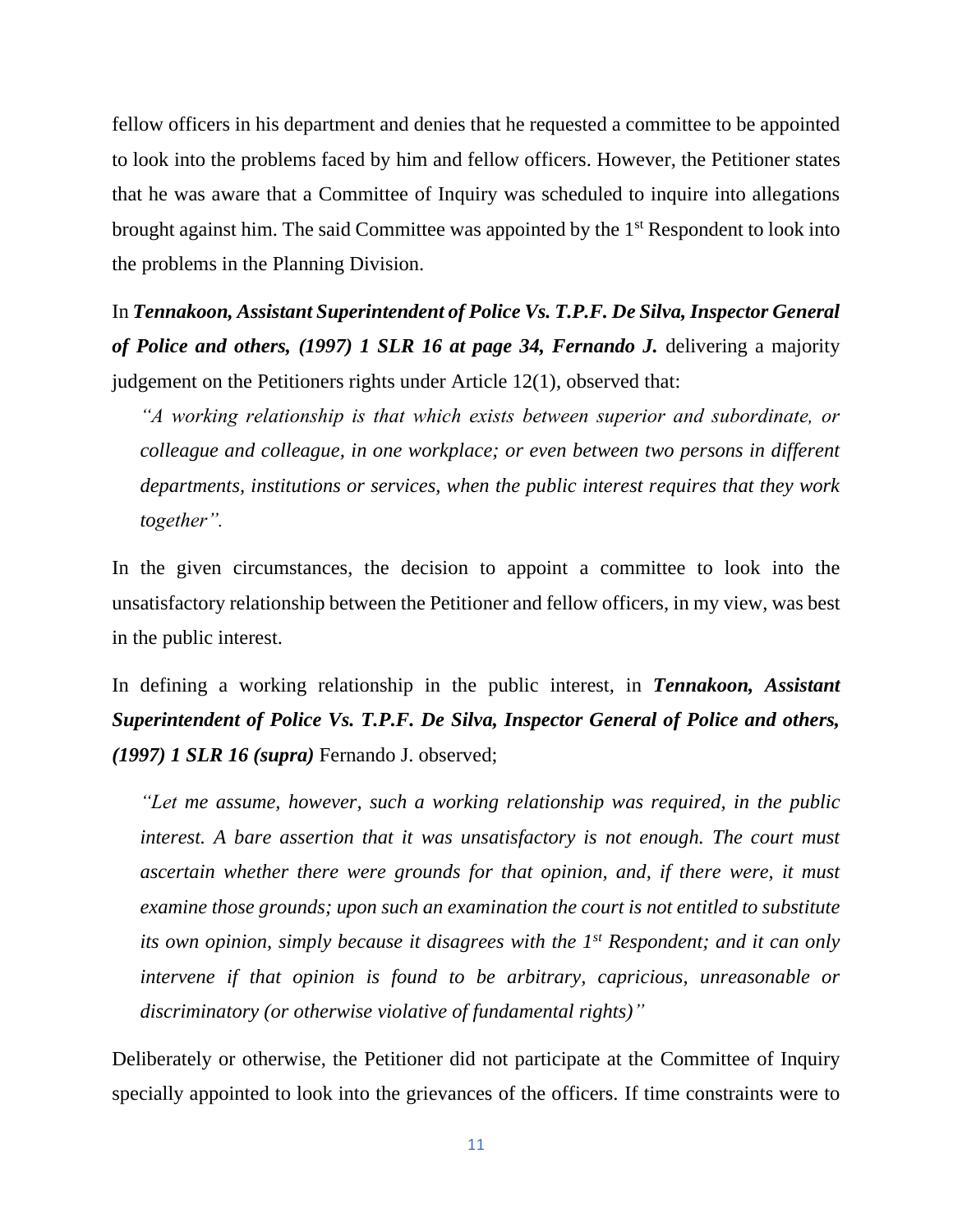prevent the Petitioner from participating at the said inquiry which was carried out a mere 20 meters away from the Petitioner's own Division, the most prudent thing for him to have done was to immediately present himself before the inquiring officer, the Deputy Chief Secretary, (Administration) and requested for further time, which he failed to do. The Petitioner merely avoided the inquiry process for reasons best known to him.

The strong stand taken by the Petitioner against holding an inquiry is amplified by the answer filed to the counter affidavit of the 1st Respondent, where he has reiterated that he never requested for an inquiry to be held. The Inquiring Officer's decision to transfer the Petitioner from the Planning Department was based on the materiel placed before him. It is observed that at no time has the Petitioner made a request that the proposed transfer be varied.

In the 1<sup>st</sup> contention, the inquiring officer's findings are challenged on the basis that the Petitioner was not given a reasonable opportunity to present his case. As noted above, the facts surrounding the inquiry fails to justify this position. The decision of the Inquiry Committee is not challenged in this application. In any event it would be inappropriate to review the decision of the Inquiry Committee and to substitute the opinion of court to that of the said decision. I am of the view that the inquiring officer considered the material placed before the committee objectively and reasonably before arriving at the impugned decision.

It is also clearly evident that the Petitioner was informed of the date of inquiry, however has failed to avail himself the opportunity of lawful representation before the committee of inquiry on the given date.

For the reasons stated above, the Petitioner's 1<sup>st</sup> contention should fail.

The 2<sup>nd</sup> contention of the Petitioner is that, when transferring the Petitioner to the Finance and Planning Ministry, the 1<sup>st</sup> Respondent failed to follow Procedural Rule 218 and 219 of the Public Service Commission, published in Gazette Notification No. 1589/30, dated 20/02/2009, marked P13. It is further contended that the decision to transfer the Petitioner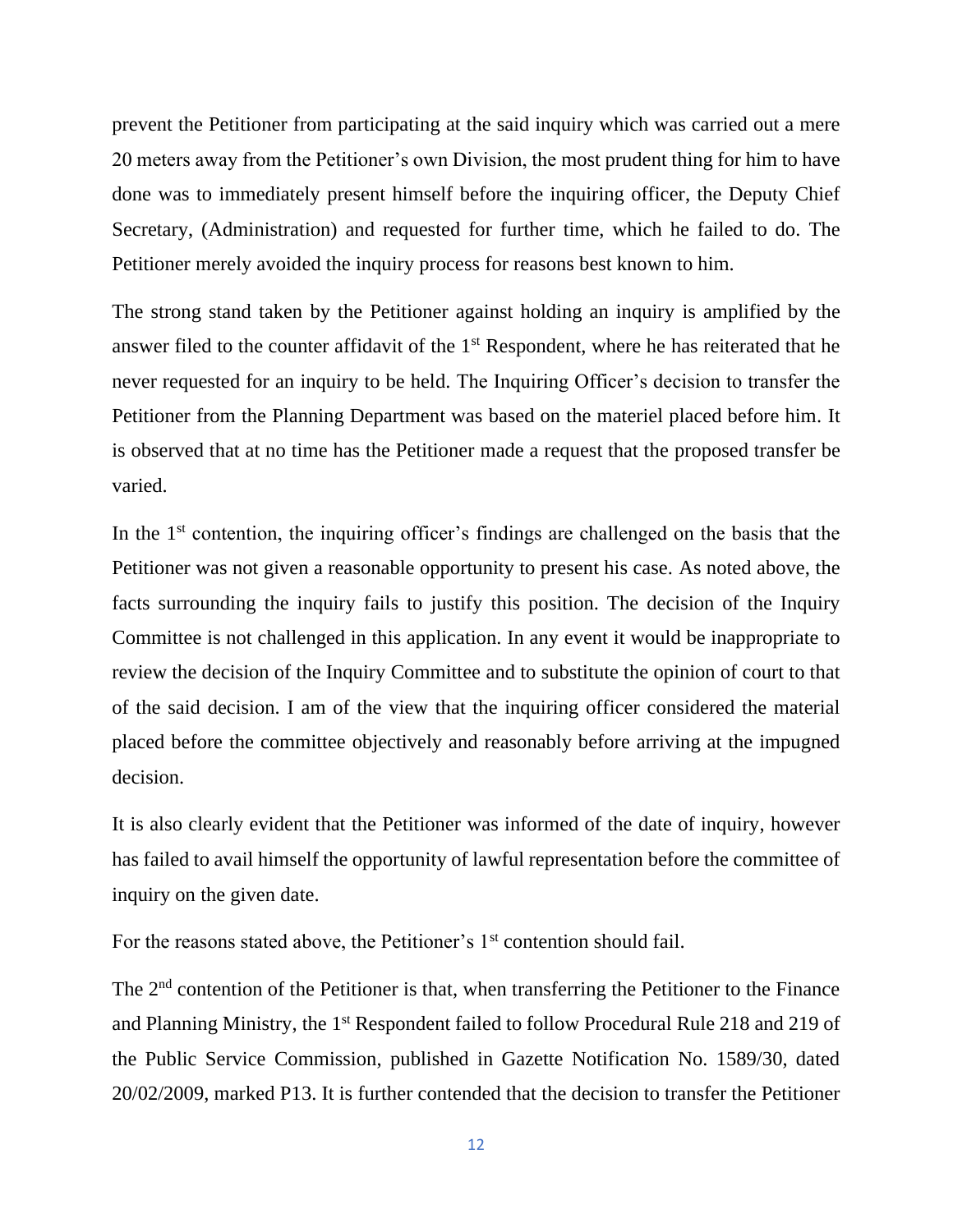in terms of the said rules should necessarily be taken by the  $6<sup>th</sup>$  Respondent, for reasons acceptable to him and accordingly the Petitioner moves to quash the impugned letter marked P11.

The Petitioner further states that the 1<sup>st</sup> Respondent nor any other Respondent has the authority to transfer the Petitioner in terms of Section 32 of the Provincial Councils Act No. 42 of 1987, since it shall apply to all officers in the Provincial Public Service.

According to the Petitioner, Procedural Rule 218 and 219 of the Public Service Commission, published in Gazette Notification No. 1589/30, dated 20/02/2009 (marked P13) should be followed and reasons for transfer should be made known to him. The Petitioner states that as a result of the arbitrary decision to transfer the Petitioner taken by the 1st and 8th Respondents, denied him of his employment, monthly salary and professional dignity he earned during his carrier.

The Petitioner was released by the 4<sup>th</sup> Respondent from the Provincial Public Service of the Western Province in order to report to the Ministry of Administration and Management on the basis of service requirements.

In terms of the letter of appointment dated 11/12/2008 issued by the Public Service Commission, marked P1, the Petitioner is an officer belonging to the Planning Service. The Secretary to the Ministry of Finance and Planning by letter dated 19/06/2009, marked P2, released the Petitioner to serve in the Western Province in terms of clause 7 of the Letter of appointment, service minute and the PSC Rules.

According to the terms of Service Minute of the Planning Service Rule 12(i), in Gazette Bearing No. 1670/32, published on 10/09/2010, marked R23, and the Procedural Rule 218 and 219 of the Public Service Commission (document marked P13) and the Public Services Gazette No. 1941/41, published on 20/11/2015 marked R24, if the Provincial Council has no further need to retain the services of the Petitioner, it is within the powers of the authorities of the Provincial Council to release the Petitioner from service of the Provincial Council.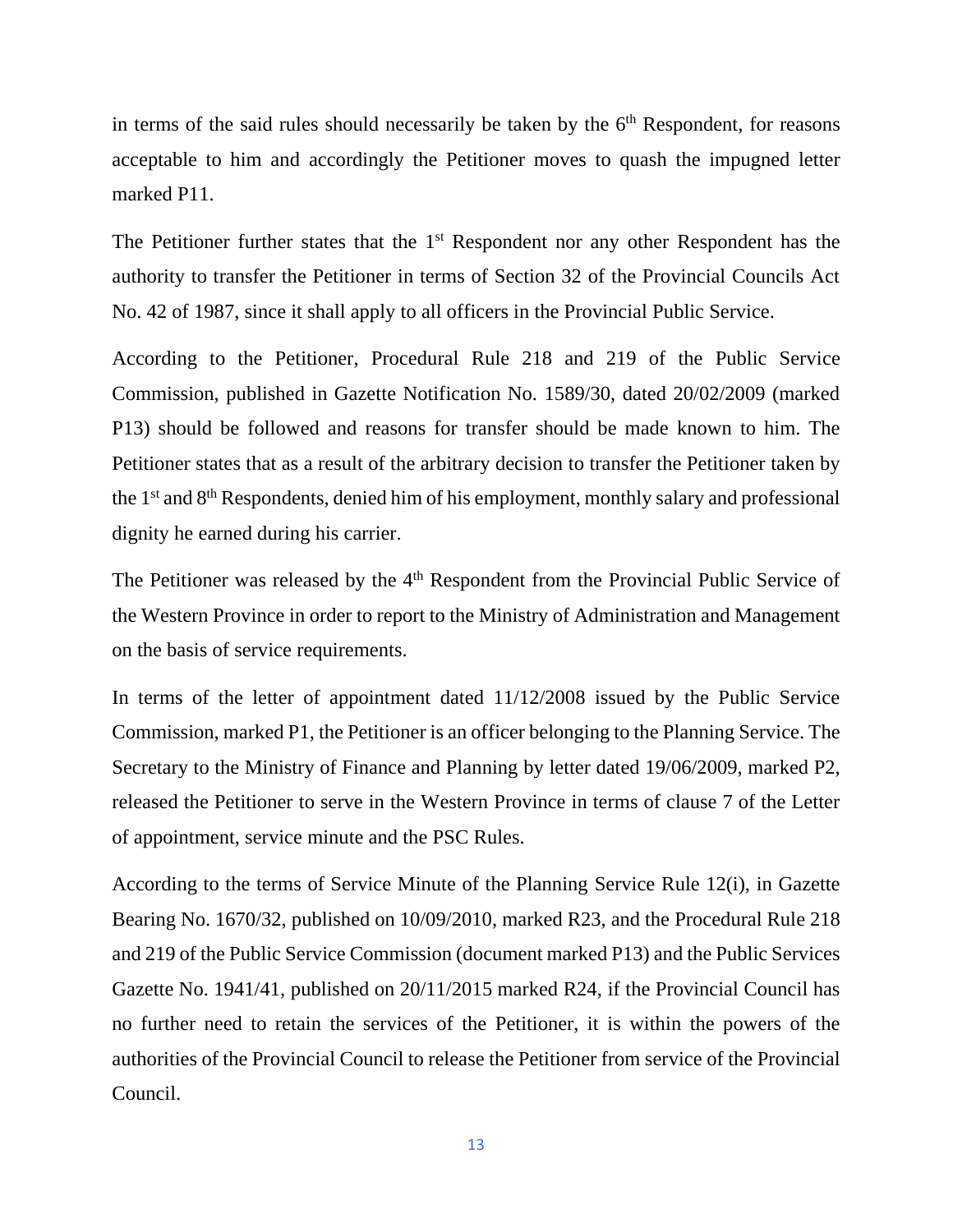Due to exigencies of service, the Petitioner was released from the Western Province Public Service to the Planning and Administration Ministry by letter dated 02/08/2016 marked R2. The Secretary to the Ministry of Public Administration and Management by letter dated 19/11/2016 marked R3, informed the Petitioner to report to the new station referred to therein.

Section 32 of the Provincial Council Act states thus;

- *1) Subject to the provisions of any other law the appointment, transfer, dismissal and disciplinary control of officers of the Provincial Public Service of each Province is hereby vested in the Governor of that Province.*
- *2) The Governor of a Province may, from time to time, delegate his powers of appointment, transfer, dismissal and disciplinary control of officers of the Provincial Public Service to the Provincial Public Service Commission of that Province.*
- *3) The Governor shall provide for and determine all matters relating to officers of the Provincial Public Service, including the formulation of schemes of recruitment and codes of conduct for such officers, the principles to be followed in making promotions and transfers, and the procedure for the exercise and the delegation of the powers of appointment, transfer, dismissal and disciplinary control of such officers, In formulating such schemes of recruitment and codes of conduct the Governor shall, as far as practicable, follow the schemes of recruitment prescribed for corresponding officers in the public service and the codes of conduct prescribed for officers holding corresponding officers in the public service.*

Rule Number 218 and 219 deals with transfers on Exigencies of Service. Accordingly, Rule 218-A states;

*Public Officer may be transferred on exigencies of service by the Appointing Authority for any one of the following reasons,*

*(i) Where the services of an officer is no longer needed at his present station;*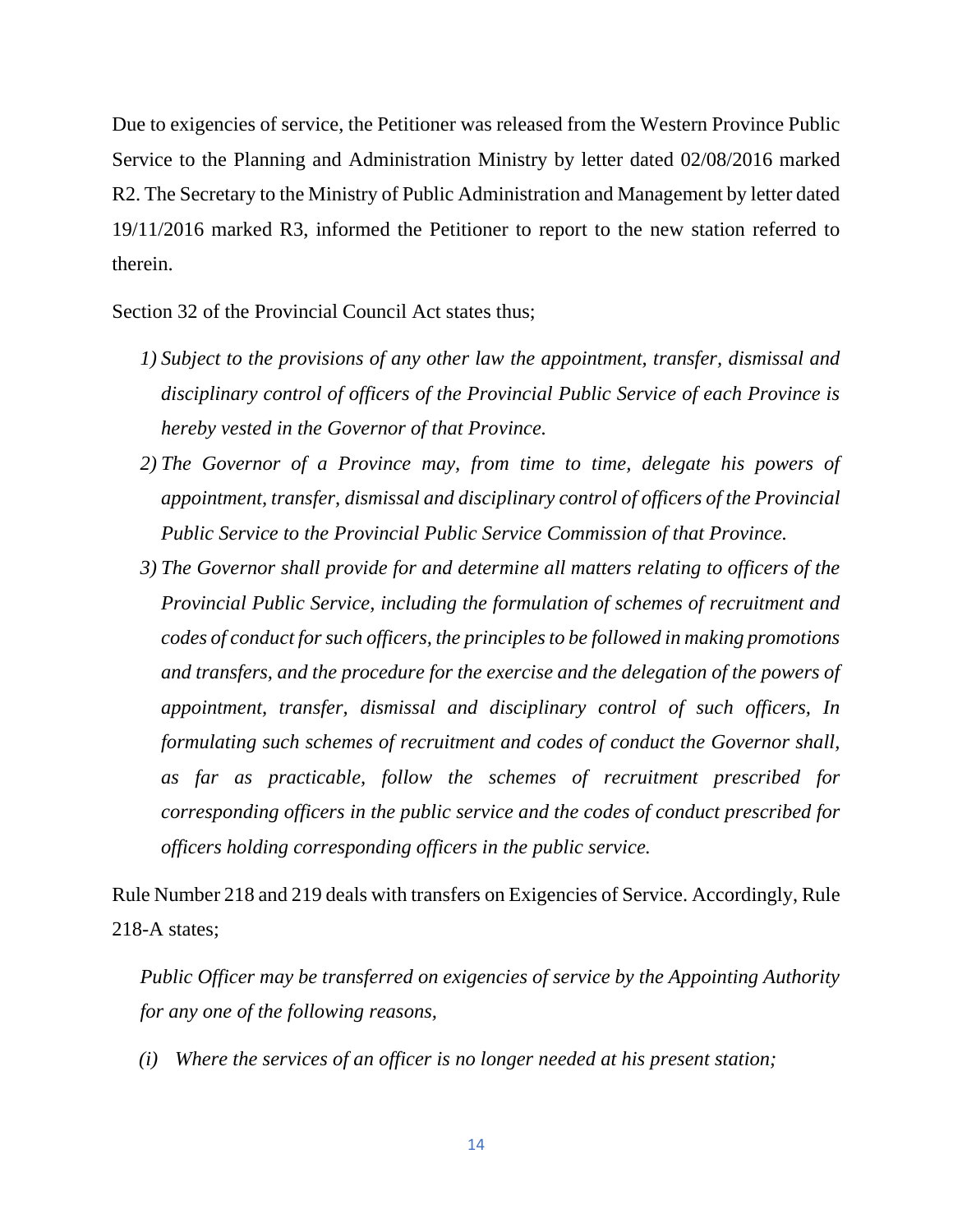- *(ii) Where an officer is needed for service in another station or that particular officer himself is needed;*
- *(iii) Where it is found, due to administrative reasons, that the retention of an officer in his present station is not suitable.* (Emphasis is mine)

Rule 219 states,

*Before a Public Officer is transferred on exigencies of service, the Authority with Delegated Power shall personally satisfy himself that need has actually arisen as specified in Section 218 above and that the transfer cannot be deferred till the next annual transfers.*

In terms of Section 32 of the Provincial Council Act No. 42 of 1987, all powers relating to appointment, transfer, dismissal and disciplinary control of public officers of the Provincial Council are vested with the Governor and the release of officers from service is on the advice and the concurrence of the Governor. On a plain reading of this Section, it is clear that such power can be delegated by the said authority.

The Petitioner also contends that the  $1<sup>st</sup>$  Respondent or any other officer is not empowered to transfer the Petitioner from the Provincial Council since the authority to transfer the Petitioner is exclusively vested with the 6<sup>th</sup> Respondent in terms of Procedural Rule 218 and 219 of the Public Service Commission, published in Gazette Notification No. 1589/30 dated 20/02/2009. (P13).

Procedural Rule 218, 219 and 221 of the Public Service Commission Rules are contained in Chapter XVIII titled transfers and under the sub heading Transfers on exigencies of service.

In *SC/FR/484/2011 decided on 16/01/2017*, K. Sripavan, C.J**.** discussed Procedural Rule 218 and 219 of the Public Service Commission published in Gazette Notification No. 1589/30 dated 20/02/2009, where he observed that;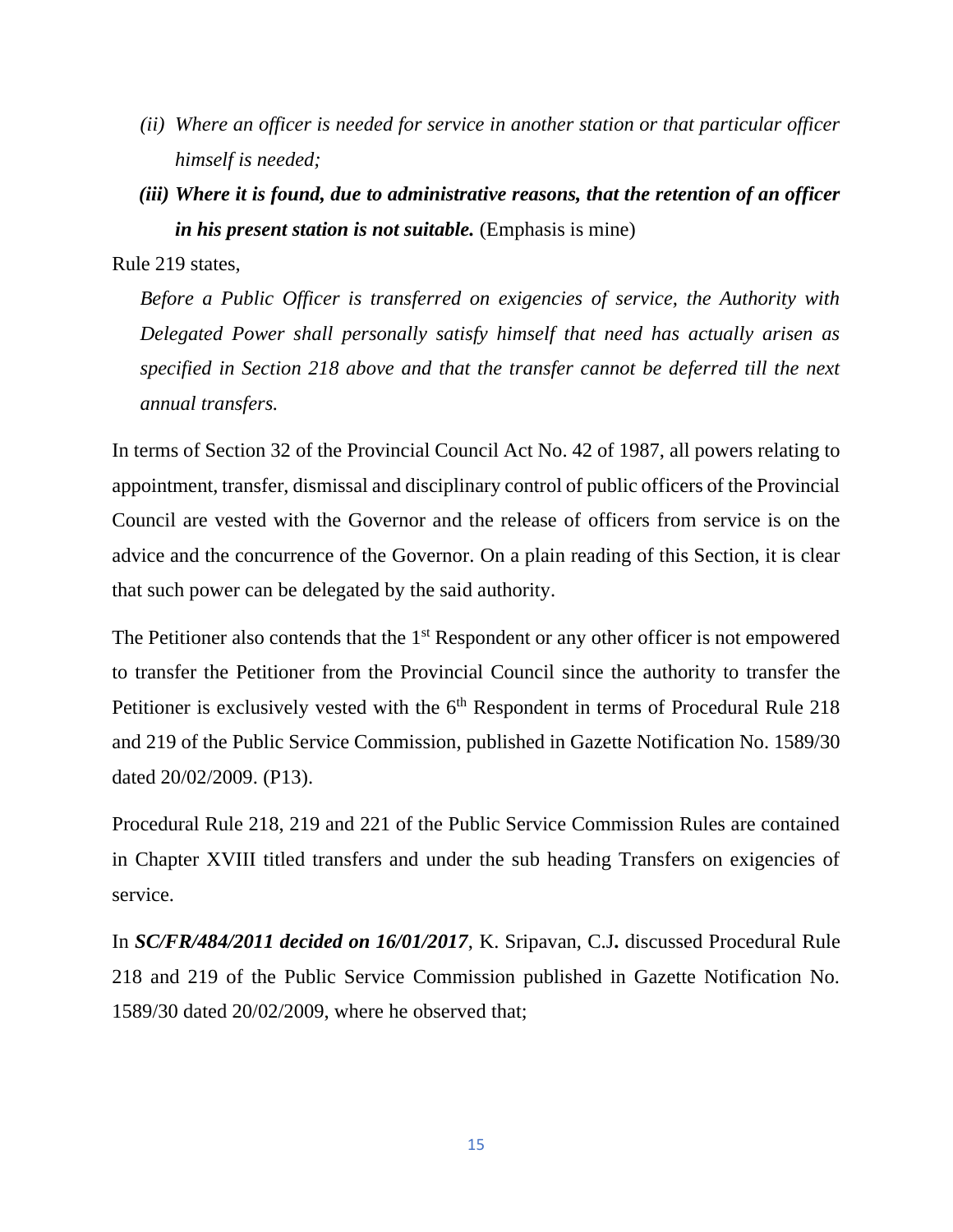*"The Procedural Rules of the Public Service Commission published in Government Gazette (Extra Ordinary) No. 1589/30 dated 20/02/2009 deals with the types of transfers that could be effected. Clause 196 of the said Rules reads thus:*

*Transfers are fourfold as indicated below,*

- *i. Transfers done annually;*
- *ii. Transfers done on exigencies of service;*
- *iii. Transfers done on disciplinary grounds;*
- *iv. Mutual Transfers on requests made by officers."*

In terms of Section 32 of the Provincial Council Act No. 42 of 1987, all powers relating to public officers of the Provincial Council are subject to the powers vested with the Governor and therefore, the release of the Petitioner from his service should be with the concurrence of the Governor. The Governor may delegate such powers to the Provincial Public Service Commission and the said Provincial Public Service Commission may delegate its powers to the Chief Secretary or any officer of the Provincial Public Service. Therefore, the Petitioner's release from the Provincial Public Service, on the basis of service requirements, (P11) is valid in law.

The Senior State Counsel appearing for the 7<sup>th</sup> Respondent contends that the Petitioner's position that the transfer was in violation of Procedural Rules 219 and 221 published in the Gazette extraordinary of 1589/30 dated 20/02/2009 is misconceived.

The learned Counsel has drawn the attention of court to the impugned letter marked P11, and also to documents marked R2 and R3. It is observed that the wording of the letters and the documents connected thereto, indicate that the Petitioner was released from the Provincial Public Service and not transferred under Chapter XVIII of the Public Service Commission Rules. Besides, even if it is considered as a transfer, in terms of Rule-218-A, smooth running of the present station falls within the exigencies of service.